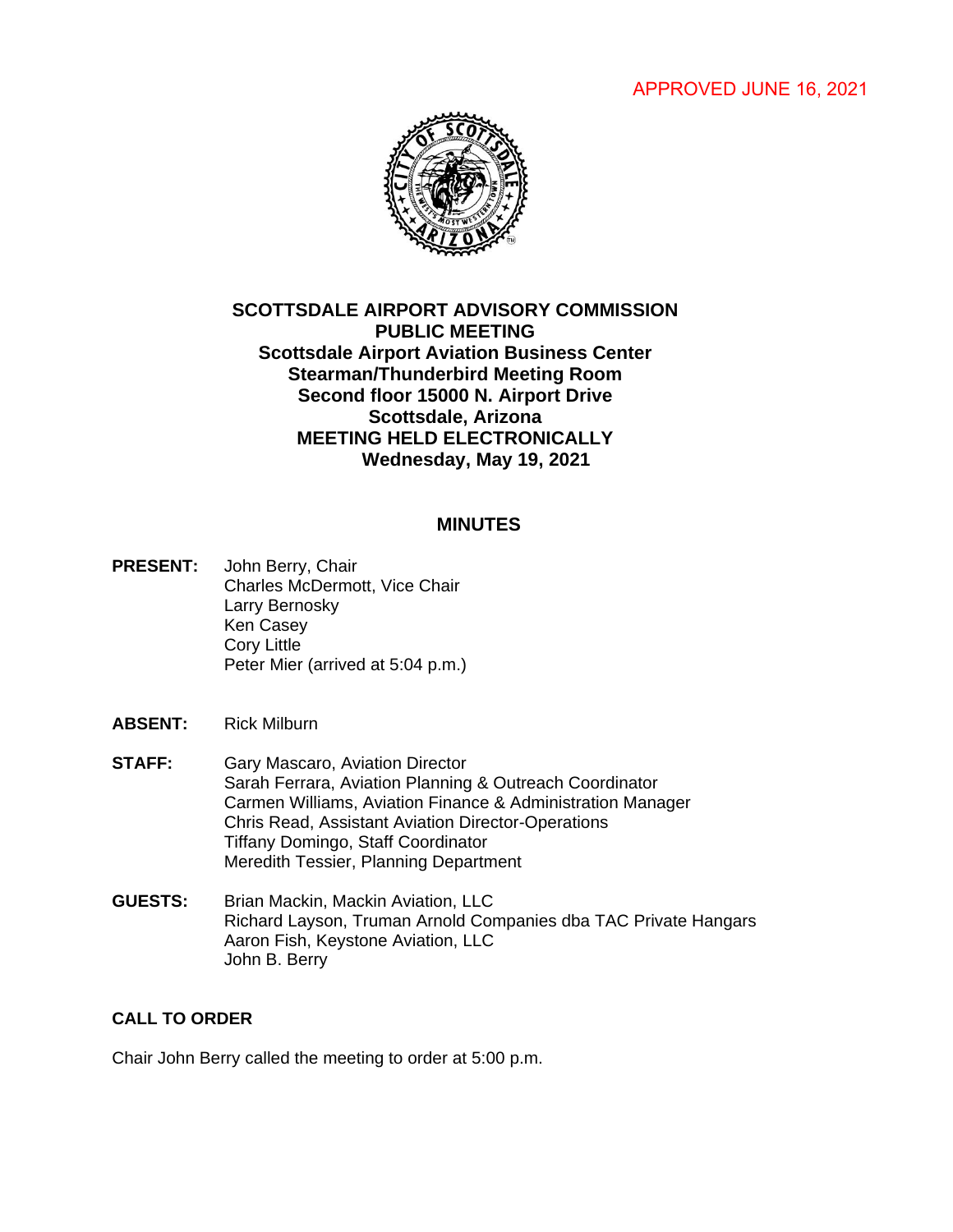### **ROLL CALL**

A formal roll call confirmed the presence of Commissioners as noted above.

#### **AVIATION DIRECTOR'S REPORT**

Gary Mascaro, Aviation Director announced that the Runway Rehab Project is a full go. Beginning July 6, 2001, the Airport will be shut down for approximately 45 days.

1. Special Meeting: April 7, 2021

COMMISSIONER BERNOSKY MADE A MOTION TO APPROVE THE SPECIAL MEETING MINUTES OF APRIL 7, 2021 AS PRESENTED. COMMISSIONER CASEY SECONDED THE MOTION, WHICH CARRIED 5/0 WITH CHAIR BERRY, VICE CHAIR MCDERMOTT, COMMISSIONERS BERNOSKY, CASEY AND LITTLE VOTING IN THE AFFIRMATIVE WITH NO DISSENTING VOTES. COMMISSIONER MIER HAD NOT YET ARRIVED.

#### **REGULAR AGENDA ITEMS 1-12**

1. Discussion and Possible Action Regarding Application for Airport Aeronautical Business Permit for Mackin Aviation, LLC to conduct Aircraft Sales at the Scottsdale Airport.

Ms. Williams stated that Mackin Aviation leases both office and Hangar space at Ross Aviation. Company owner Brian Mackin was associated with the former Pacific Air Center that cancelled their ABP earlier in March. Mackin Aviation has met the requirements of the Aeronautical Business Permit and submitted all the required documentation. She noted that Mr. Mackin was present to answer any questions. In response to a Commissioner question, Mr. Mackin confirmed that they will only be doing sales, not management.

COMMISSIONER LITTLE MADE A MOTION TO APPROVE THE APPLICATION FOR AN AIRPORT AERONAUTICAL BUSINESS PERMIT FOR MACKIN AVIATION, LLC, TO CONDUCT AIRCRAFT SALES AT THE SCOTTSDALE AIRPORT. VICE CHAIR MCDERMOTT SECONDED THE MOTION, WHICH CARRIED 5/0 WITH CHAIR BERRY, VICE CHAIR MCDERMOTT, COMMISSIONERS BERNOSKY, CASEY AND LITTLE VOTING IN THE AFFIRMATIVE WITH NO DISSENTING VOTES. COMMISSIONER MIER ABSTAINED, DUE TO HIS LATE ARRIVAL.

2. Discussion and Possible Action Regarding Application for Airport Aeronautical Business Permit for Truman Arnold Companies, dba TAC Private Hangars to conduct Aircraft Hangar/Shade Leasing Services at the Scottsdale Airport

Ms. Williams stated that TAC Private Hangars is a division of Truman Arnold Companies, based out of Dallas, Texas. On May 1st, they assumed the Gemini Air Group Lease for two hangars and took over existing based aircraft agreements. They have met all the requirements of the Aeronautical Business Permit and submitted all the required documentation. She introduced Richard Layson, Director of Operations. In response to Commissioner question, Ms. Williams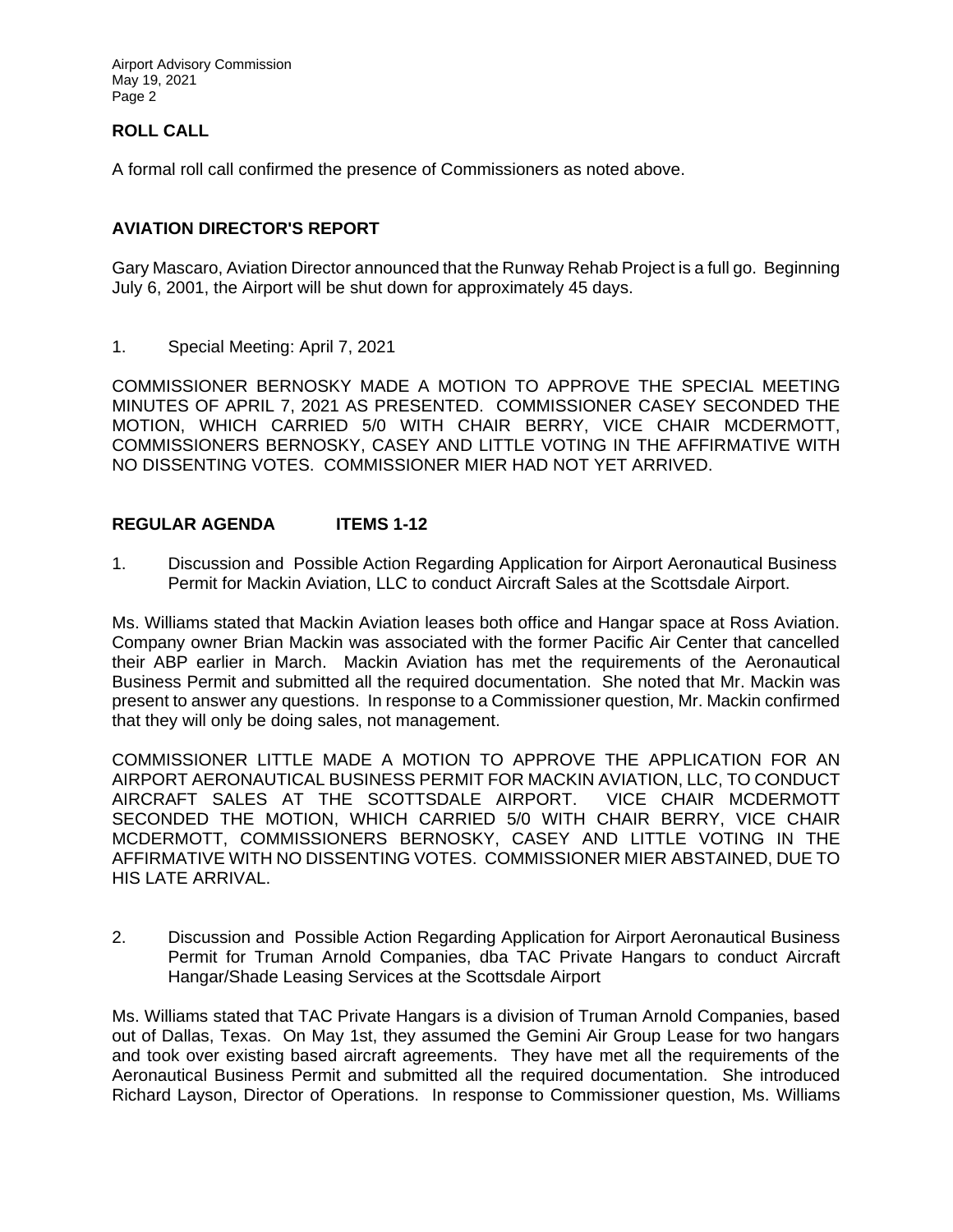clarified that this is just a lease assignment, with Truman Arnold Companies dba TAC Private Hangars assuming the lease and related financials. There were no other changes to the lease terms.

VICE CHAIR MCDERMOTT MADE A MOTION TO APPROVE THE APPLICATION FOR AN AIRPORT AERONAUTICAL BUSINESS PERMIT FOR TRUMAN ARNOLD COMPANIES, DBA TAC PRIVATE HANGARS TO CONDUCT AIRCRAFT HANGAR/SHADE LEASING SERVICES AT THE SCOTTSDALE AIRPORT. COMMISSIONER LITTLE SECONDED THE MOTION, WHICH CARRIED 6/0 WITH CHAIR BERRY, VICE CHAIR MCDERMOTT, COMMISSIONERS BERNOSKY, CASEY, LITTLE AND MIER VOTING IN THE AFFIRMATIVE WITH NO DISSENTING VOTES.

3. Discussion and Possible Action regarding application for Airport Aeronautical Business Permit for Keystone Aviation, LLC to conduct aircraft charter/management and aircraft maintenance and repair services at the Scottsdale Airport

Ms. Williams stated that Keystone is also owned by Truman Arnold Companies, however they operate as a separate company from TAC Private Hangars and are based out of Salt Lake City. They have subleased office and hangar space from TAC Private Hangars to conduct their aircraft maintenance services. Keystone Aviation has met the requirements of the Aeronautical Business Permit and submitted all the required documentation required. She introduced Chief Operating Officer, Aaron Fish. In response to a question from Chair Berry, Mr. Fish stated that Keystone provides charter, aircraft management and maintenance, having been in business for 26 years. They were acquired by Truman Arnold Companies approximately nine years ago. They currently manage approximately 24 aircraft. Level of maintenance is the same as was performed by Gemini Maintenance.

COMMISSIONER MIER MADE A MOTION TO APPROVE THE APPLICATION FOR AN AERONAUTICAL BUSINESS PERMIT FOR KEYSTONE AVIATION, LLC TO CONDUCT AIRCRAFT CHARTER/MANAGEMENT AND AIRCRAFT MAINTENANCE AT THE SCOTTSDALE AIRPORT. COMMISSIONER LITTLE SECONDED THE MOTION, WHICH CARRIED 6/0 WITH CHAIR BERRY, VICE CHAIR MCDERMOTT, COMMISSIONERS BERNOSKY, CASEY, LITTLE AND MIER VOTING IN THE AFFIRMATIVE WITH NO DISSENTING VOTES.

4. Discussion and Possible Action for a Recommendation to the Planning Commission and City Council regarding case 11-ZN-2020 (Zoning District Map Amendment) to rezone from Single-family Residential (R1-35) District to Special Campus, Planned Shared District (SC PSD), including a Development Plan with amended (Transition) performance standards for building setbacks, building step-backs and landscape buffers, on a +/- 28.5-acre site located at 12701 N. Scottsdale Road.

Meredith Tessier, Planning Department, stated that the applicant is requesting the rezoning to accommodate existing land uses in the new residential health care facility, Ina Levine Campus. The site is located at the intersection of Scottsdale Road and Sweetwater Avenue. An aerial view and description of surrounding uses was provided. The Applicant's proposal is consistent with the 2001 General Plan Conceptual Land Use Map, as it designates the site as cultural, institutional or public use, which includes public and private facilities. The Special Campus Planned Shared Development District will be used to implement the Cultural Institutional General Plan Land Use Category for the property and provide a variety of uses on the Ina Levine Campus. The Campus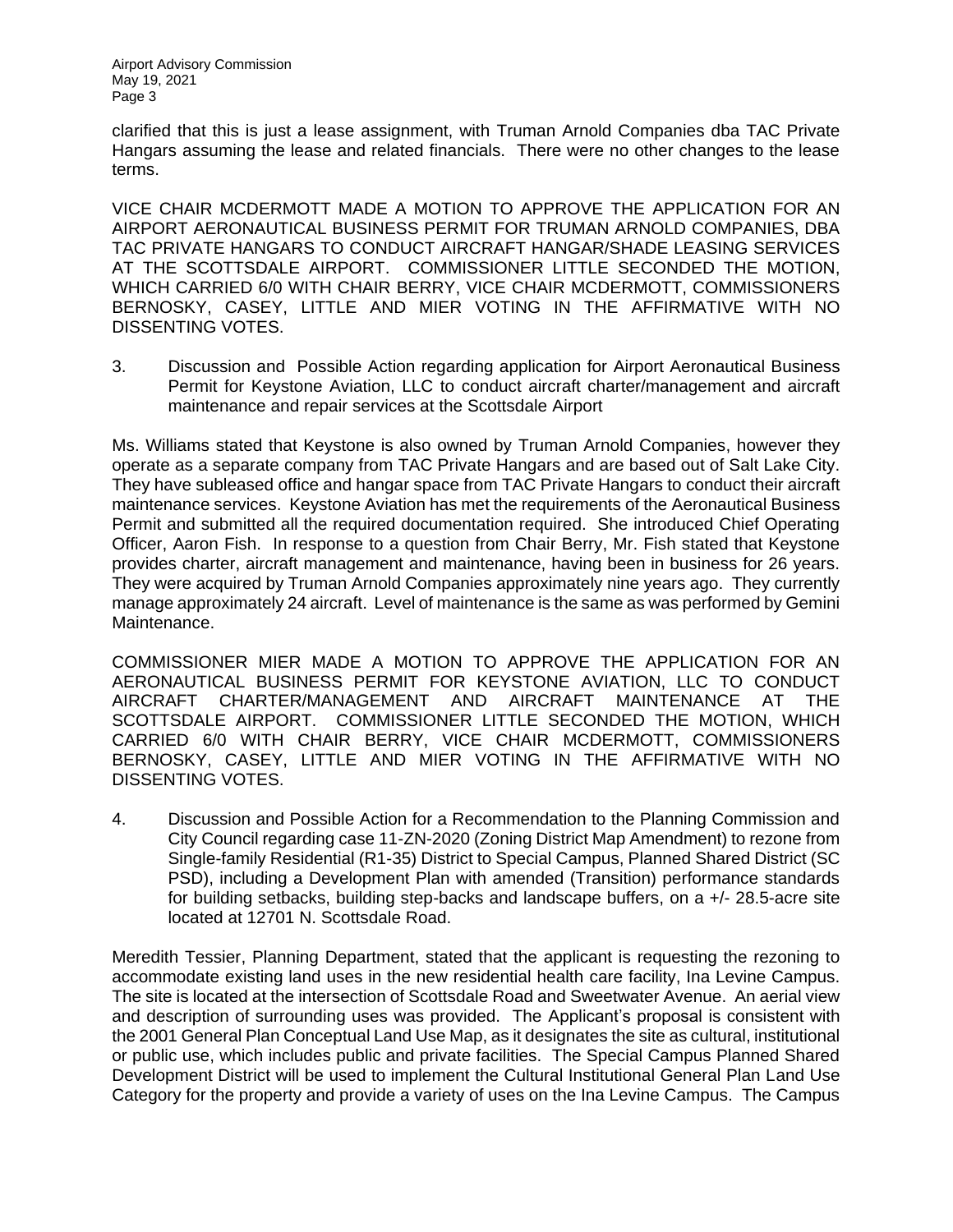is located within the AC-1 area of the Airport Influence Zone, which allows residential health care facilities, subject to FAA height analysis, fair disclosure notice and avigation easement. The site is located outside of any designated noise contours. The conceptual development plan was reviewed. There will be a new 38-foot-tall residential health care facility comprised of approximately 185 units or beds. Mr. John B. Berry (no relation to Chair Berry) was present to provide additional details. There are existing single family residences adjacent to the site on all four sides. Scottsdale Road is to the immediate west. West of Scottsdale Road is the City of Phoenix. The developer will require disclosure to residents of the facility regarding the proximity to the Airport. They are also voluntarily using noise attenuation in buildings, even though they are not required.

In response to a question from Chair Berry, Mr. John B. Berry described the anticipated timeline for the project as "as soon as possible," adding that there is great demand in this area of Scottsdale for senior living facilities. The facility will provide opportunities for independent living as well as memory care and assisted living. They are building to the maximum allowable 38 feet.

VICE CHAIR MCDERMOTT MADE A MOTION FOR A RECOMMENDATION TO THE PLANNING COMMISSION AND CITY COUNCIL REGARDING CASE 11-ZN-2020. COMMISSIONER BERNOSKY SECONDED THE MOTION, WHICH CARRIED 6/0 WITH CHAIR BERRY, VICE CHAIR MCDERMOTT, COMMISSIONERS BERNOSKY, CASEY, LITTLE AND MIER VOTING IN THE AFFIRMATIVE WITH NO DISSENTING VOTES.

5. Discussion and Input Regarding Quarterly Noise Complaint Summary Report

Sarah Ferrara, Aviation Planning & Outreach Coordinator, stated that staff response to complaints include 26 callbacks, and 2 emails. There were 37 repeat complainants and 24 new complainants. For the first quarter of 2021, there have been a total of 12,364 total complaints, compared with 426 last year. One single complainant submitted over 12,000 complaints via the online portal.

Commissioner Mier asked about the nature of the complaints received from the complainant. Ms. Ferrara stated that the complaints are fairly standardized and just address noise over the residence. This is an existent versus new complainant, who began to submit numerous complaints beginning in the fall of 2020.

6. Discussion and Input Regarding Airport and Airpark Aeronautical Business Permit Additions, Revocations and Cancellations

Ms. Williams referenced the update spreadsheet, citing the inclusion of the new ABPs approved this evening. Gemini Air Group permits were cancelled effective April 30th. Pacific Air Center cancelled in March. Vernon Aviation cancelled its ABP in April. Delta Private Jets on the Airpark cancelled its permit for aircraft management services in March.

7. Discussion and Input Regarding the Monthly Construction Report

Chris Read, Assistant Aviation Director-Operations, provided an update on the second phase of the Box Hangar Project, which is approximately 25 percent complete according to the financials.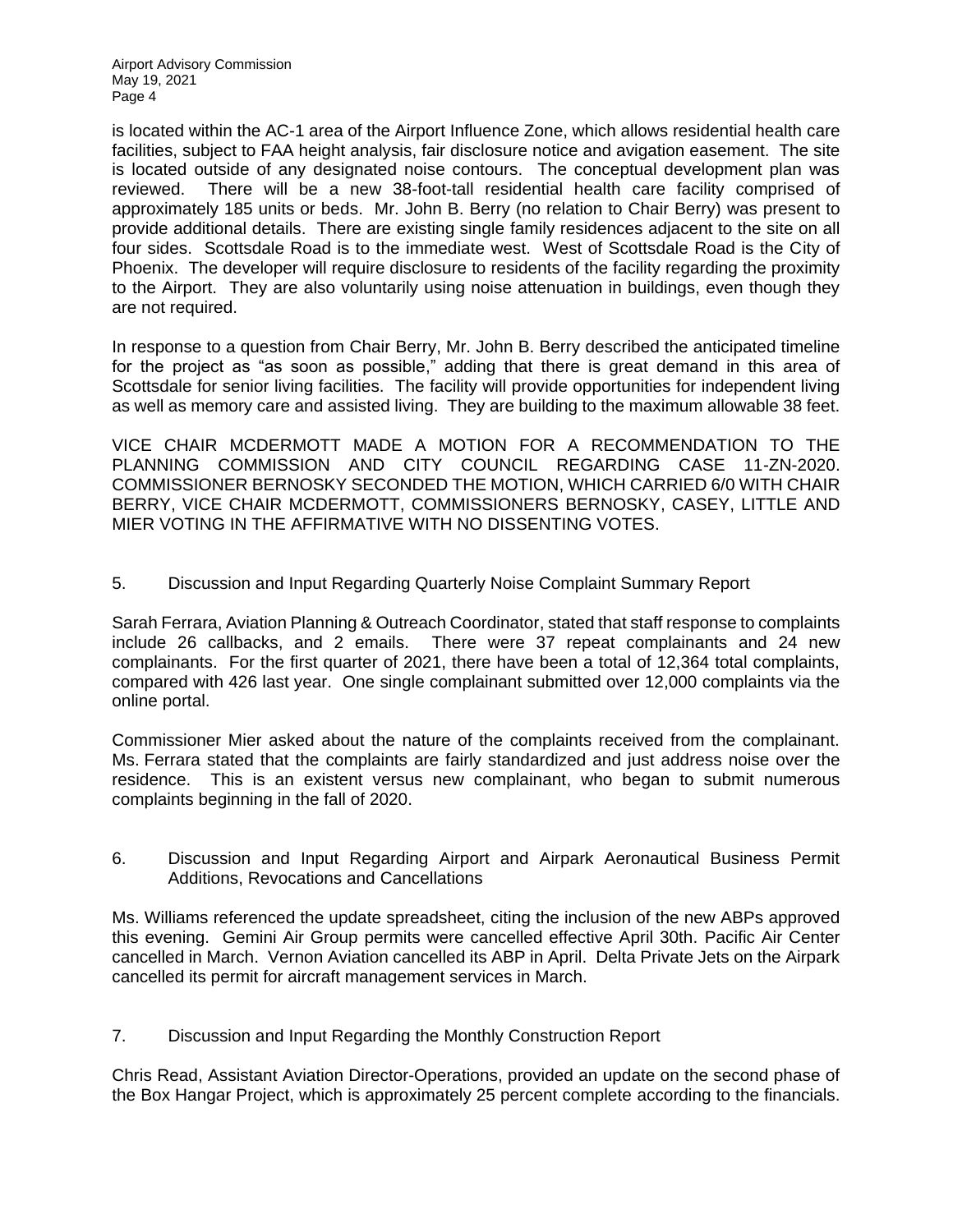Completed work includes underground utilities, concrete floors and masonry. Photographs were reviewed. The Runway Rehabilitation Project is set to begin on July 6, 2021 pending the grant award with an estimated completion date of August, 2021.

### 8. Discussion and Input Regarding the Monthly Operations Report

Mr. Read reported a 195 percent increase in IFRs compared to last year, explaining that that is the month that IFR jet traffic was significantly hit by COVID. There were a couple of rough running engine alerts. There were several small fuel spills, for which Mr. Read met with the general manager of one of the FBOs in terms of spill prevention. There were three enforcement actions. Revenue from U.S. Customs was \$99,300, total uses of 179 and U.S. visits of 37. Total revenue fiscal year to date is \$689,650 compared to \$503,650 last year. Total uses for April, 2021 were 179 compared with 20 last year. Total uses fiscal year to date were 1,237 compared with 912 last year. There were 23 PPRs for the calendar year.

In response to a question from Commissioner Bernosky, Mr. Read stated that under incidents, the suspected mentally unstable person at Ross was not an employee.

Commissioner Mier requested clarification on PPRs. Mr. Read stated that aircraft with a certificated maximum takeoff weight of 99,000 pounds do not have to get a PPR, if their actual takeoff weight is under 75,000 pounds. Commissioner Little asked if their has been an increased amount of PPRs this year compared to last year. Mr. Read stated that we are a little bit ahead this year.

### 9. Discussion and Input Regarding Financial Report for March 2021

Ms. Williams stated that the approved revenue budget was \$4 million, with actuals at \$5.1 million. For expenses, the budget was \$1.86 million with actuals at \$1.98 million. The variance will likely increase, primarily due to new Customs labor rates, which came into effect after budget approval. For the March comparison, there was \$758,000 in revenues in 2021 compared to \$557,000 last year. Expenses are higher this year at \$302,000 compared to \$154,000, due to the quarterly Customs labor payout. The Aviation Fund cash balance is slightly under \$6.3 million as of March 31st. March fuel revenues continue to be ahead of last year. Jet gallons sold by the FBOs are up 15 percent. AVGAS is up 29.6 percent and the Airpark is up 2.4 percent over last March. Overall for March, gallons are up 12.3 percent. For fiscal year-to-date, jet fuels are up 23 percent. AVGAS is up 11.7 percent. Airpark fuel is down slight by 1.5 percent. Actual gallons pumped year-to-date total 9.3 million, representing a 15 percent increase over last year.

Chair Berry asked whether the Airport receives any percentage on top of the base rent for the restaurant. Ms. Williams confirmed that the Airport receives 7 percent of revenues above rent.

#### 10. Discussion and Input Regarding Public Outreach Programs and Planning Projects

Ms. Ferrara reported that the City of Scottsdale filed an opening brief in the U.S. Court of Appeals for the District of Columbia Circuit in regards to the NextGen/Phoenix Metroplex. Eight voluntary curfew letters were issued in March and three in April. For planning and zoning, there were four projects in March and three in April in the Airport Influence Area. In response to a question from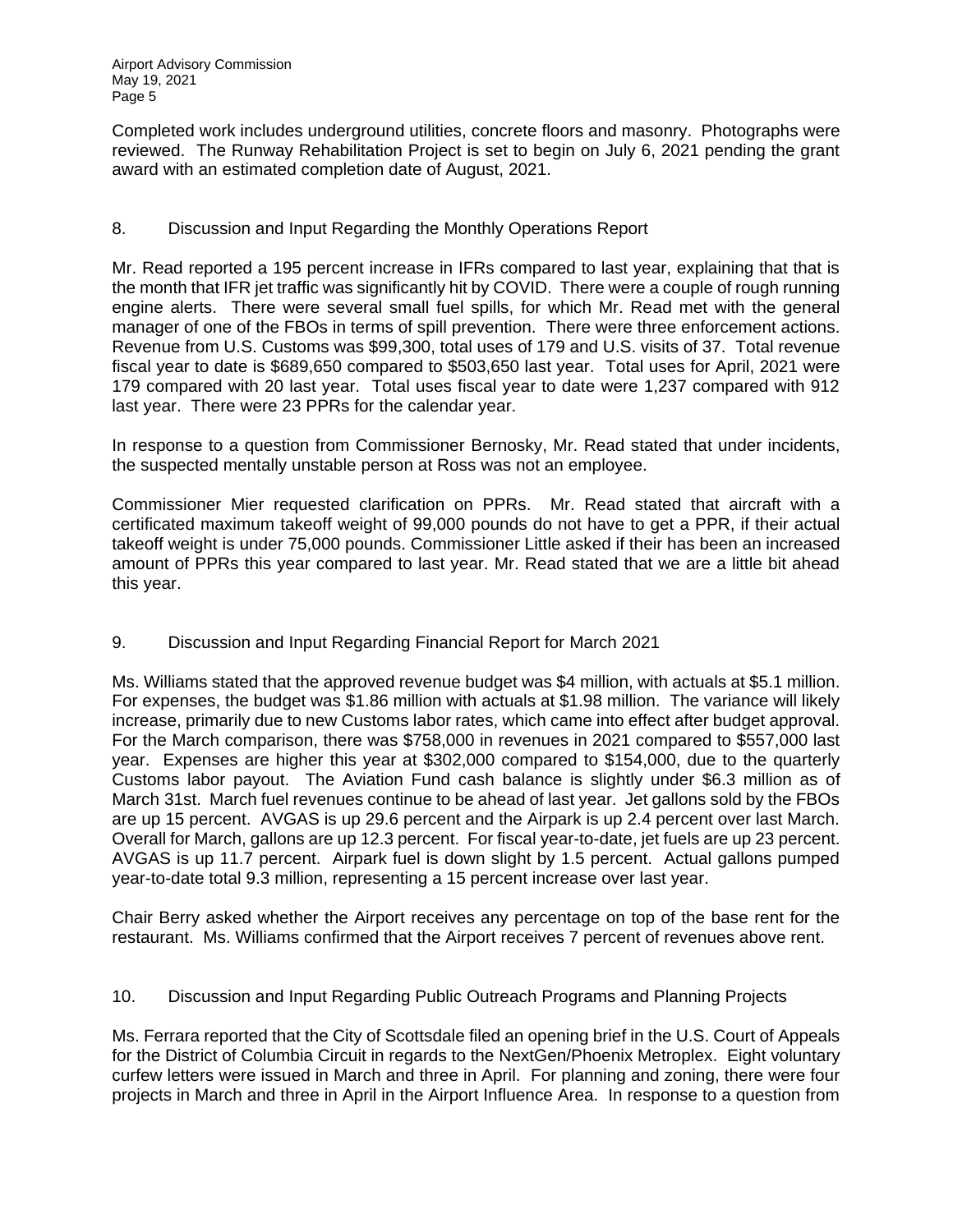Chair Berry, Ms. Ferrara stated that only one of the letters was related to the complainant with the large number of submitted complaints.

Staff continues to promote the Runway Rehab Project through a variety of methods. Banners have been installed at all vehicle and aircraft gates. An interview was given for the General Aviation Box Hangar project for Airport Business Project of the Year, which should be published in June.

In response to a question from a Commissioner Little Ms. Ferrara said we just heard NBAA is back on for this year and we plan to go.

In response to a question from Commissioner Bernosky, Ms. Ferrara stated that the City of Scottsdale is mainly working through our Mayor and Council and our Attorney's office. They filed an open legal brief to the FAA.

In response to a question from Commissioner Mier, Mr. Mascaro stated that in light of COVID, there are no plans for a reopening celebration upon runway reopening.

11. Administrative report from the Aviation Director or Designee Regarding the Status of Aviation-Related Items

Mr. Mascaro stated that the Airport Code Amendment was approved by the City Council on consent on March 16th. The construction award was approved on April 20th.

In response to a question from Commissioner Bernosky, Mr. Mascaro stated that the height concern issues with the Nationwide Insurance building have been resolved, as the FAA approved the height.

12. Discussion and Possible Action to Modify the Airport Advisory Commission Meeting Schedule and Commission Item Calendar

Mr. Mascaro stated that the Commission has typically mirrored the City Council calendar with cancellation of July and August meetings.

CHAIR BERRY MADE A MOTION TO CANCEL THE JULY AND AUGUST AIRPORT ADVISORY COMMISSION MEETINGS. COMMISSIONER LITTLE SECONDED THE MOTION, WHICH CARRIED 6/0 WITH CHAIR BERRY, VICE CHAIR MCDERMOTT, COMMISSIONERS BERNOSKY, CASEY, LITTLE AND MIER VOTING IN THE AFFIRMATIVE WITH NO DISSENTING VOTES.

### **FUTURE AGENDA ITEMS**

There were no items added.

### **ADJOURNMENT**

With no further business to discuss, being duly moved and seconded, the meeting adjourned at 5:54 p.m.

AYES: Chair Berry, Vice Chair McDermott, Commissioners Bernosky, Casey, Little and Mier